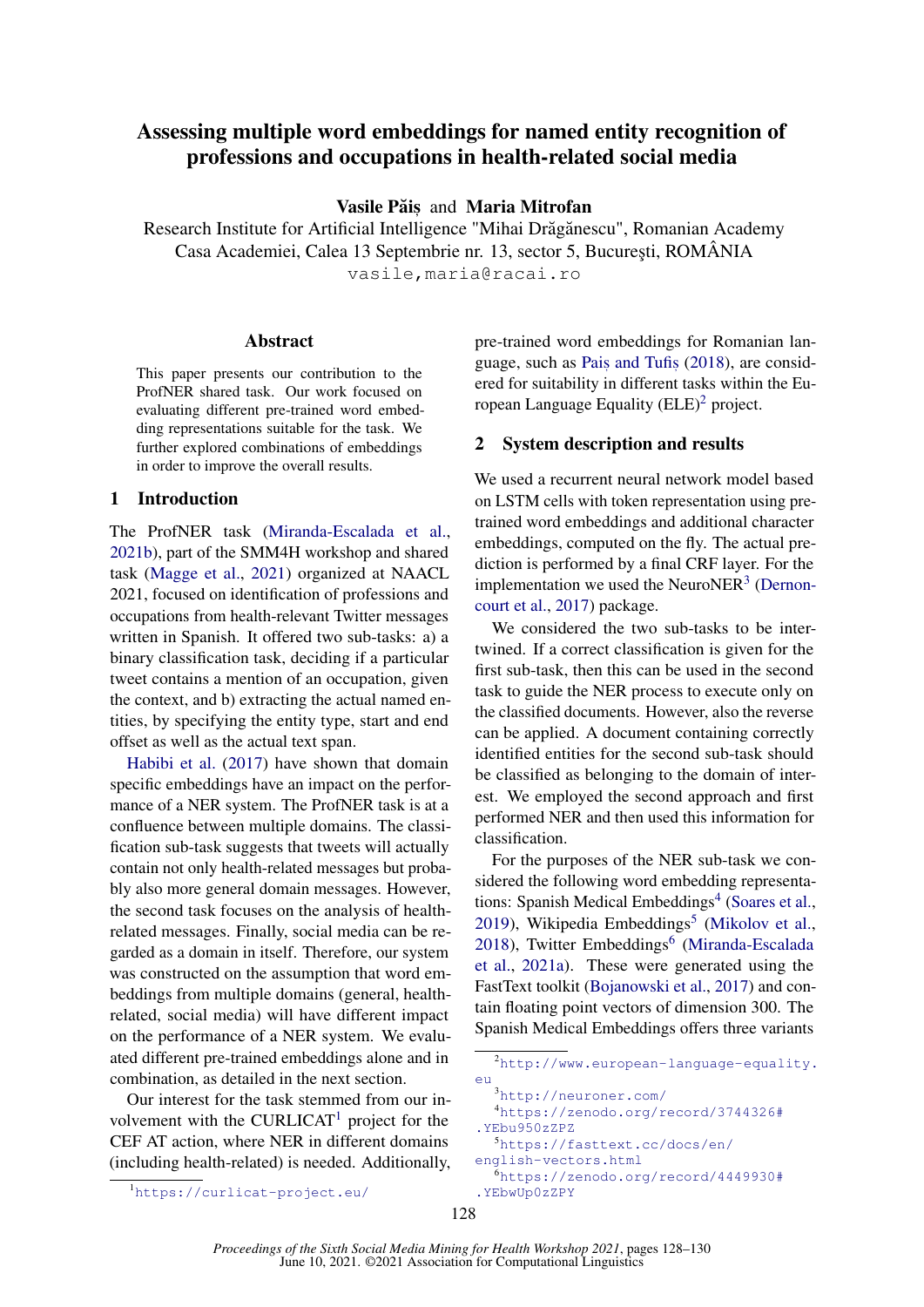<span id="page-1-1"></span>

| Representation     | P     | R     | F1    |
|--------------------|-------|-------|-------|
| Medical            | 83.70 | 69.43 | 75.90 |
| Twitter            | 82.92 | 71.58 | 76.83 |
| Wiki               | 80.63 | 74.19 | 77.28 |
| Twitter+Wiki       | 79.93 | 72.20 | 75.87 |
| Twitter+Wiki (all) | 81.90 | 72.96 | 77.17 |
| Wiki+Twitter       | 80.86 | 75.27 | 77.96 |
| Wiki+Twitter+Med   | 83.84 | 75.73 | 79.58 |

Table 1: Results of different word embeddings and combinations on the validation set for the NER subtask

<span id="page-1-2"></span>

| <b>Representation</b> | P     | R     | F1    |
|-----------------------|-------|-------|-------|
| Medical               | 92.38 | 86.37 | 89.27 |
| Twitter               | 92.05 | 87.42 | 89.68 |
| Wiki                  | 90.08 | 89.52 | 89.80 |
| Twitter+Wiki          | 90.83 | 89.31 | 90.06 |
| Twitter+Wiki (all)    | 91.67 | 87.63 | 89.60 |
| Wiki+Twitter          | 89.68 | 89.31 | 89.50 |
| Wiki+Twitter+Med      | 91.18 | 88.89 | 90.02 |

Table 2: Results of different word embeddings and combinations on the validation set for the Classification subtask

based on the  $SciELO<sup>7</sup>$  $SciELO<sup>7</sup>$  $SciELO<sup>7</sup>$  database of scientific articles, filtered Wikipedia (comprising the categories Pharmacology, Pharmacy, Medicine and Biology) and a reunion of the two datasets. For all three corpora, representations are available using CBOW and Skip-Gram algorithms, as described in [Bo](#page-2-8)[janowski et al.](#page-2-8) [\(2017\)](#page-2-8). However we only used the Skip-Gram variants for our experiments, due to the availability of this type of pre-trained vectors for all the considered representations.

We first experimented with individual representations and then began experimenting with sets of two embeddings concatenated. For the words present in the first considered embedding we added the corresponding vector from the second embedding or a zero vector. This provided an input vector of size 600 (resulting from concatenating two vectors of size 300 each), which required the adaptation of the network size accordingly. Additionally we considered a full combination of Twitter and Wikipedia embeddings, placing zero-valued vectors if words were also missing from the first embedding. A final experiment was conducted on a concatenation of 3 embeddings (total vector size 900). Results on the validation set are presented in Table [1](#page-1-1) and Table [2,](#page-1-2) while results on the test set are in Table [3.](#page-1-3)

<span id="page-1-3"></span>

| <b>Representation</b> | <b>NER</b><br>F1 | Classification<br>F1 |
|-----------------------|------------------|----------------------|
|                       |                  |                      |
| Medical               | 73.60            | 86.43                |
| Twitter               | 74.60            | 88.04                |
| Wiki                  | 75.40            | 88.72                |
| Twitter+Wiki          | 76.20            | 88.98                |
| Wiki+Twitter          | 75.70            | 88.38                |
| Twitter+Wiki (all)    | 75.30            | 88.24                |
| Wiki+Twitter+Med      | 78.50            | 88.81                |

Table 3: Results of different word embeddings and combinations on the test set for both subtasks

Given the word embeddings size (300, 600 and 900, depending on the experiment), the neural network was changed to have a token LSTM hidden layer of the same size. Other hyper-parameters, common to all experiments, are: character embedding of size 25, learning rate of 0.005, dropout rate 0.5 and early stopping if no improvement was achieved for 10 epochs.

Experiments show that given the recurrent neural architecture used, the best single embeddings results, considering overall F1 score, for both subtasks are provided by the Wikipedia embeddings (a general domain representation). However, the Medical Embeddings seem to achieve higher precision. Considering the NER task, the combination of Wikipedia and Twitter achieves the highest F1 from the two embeddings experiments, while the three embeddings combination provides the final best score.

For the first subtask we used the predictions given by a NER model and considered a tweet with at least one recognized entity to belong to the domain required by the subtask. In order to improve recall we further extracted a list of professions from the training set of the NER subtask. This list was filtered and we removed strings that tend to appear many times in tweets labelled "0" in the training set belonging to the classification task. The filtered list was applied in addition to the NER information and texts that had no extracted entities were labelled "1" if they contained any string from the list. This allowed us to further increase the classifier's performance.

# 3 Conclusions

We investigated the suitability of different representations for analysing text from the health domain in social media, particularly Twitter messages.

<span id="page-1-0"></span><sup>7</sup><https://scielo.org/>